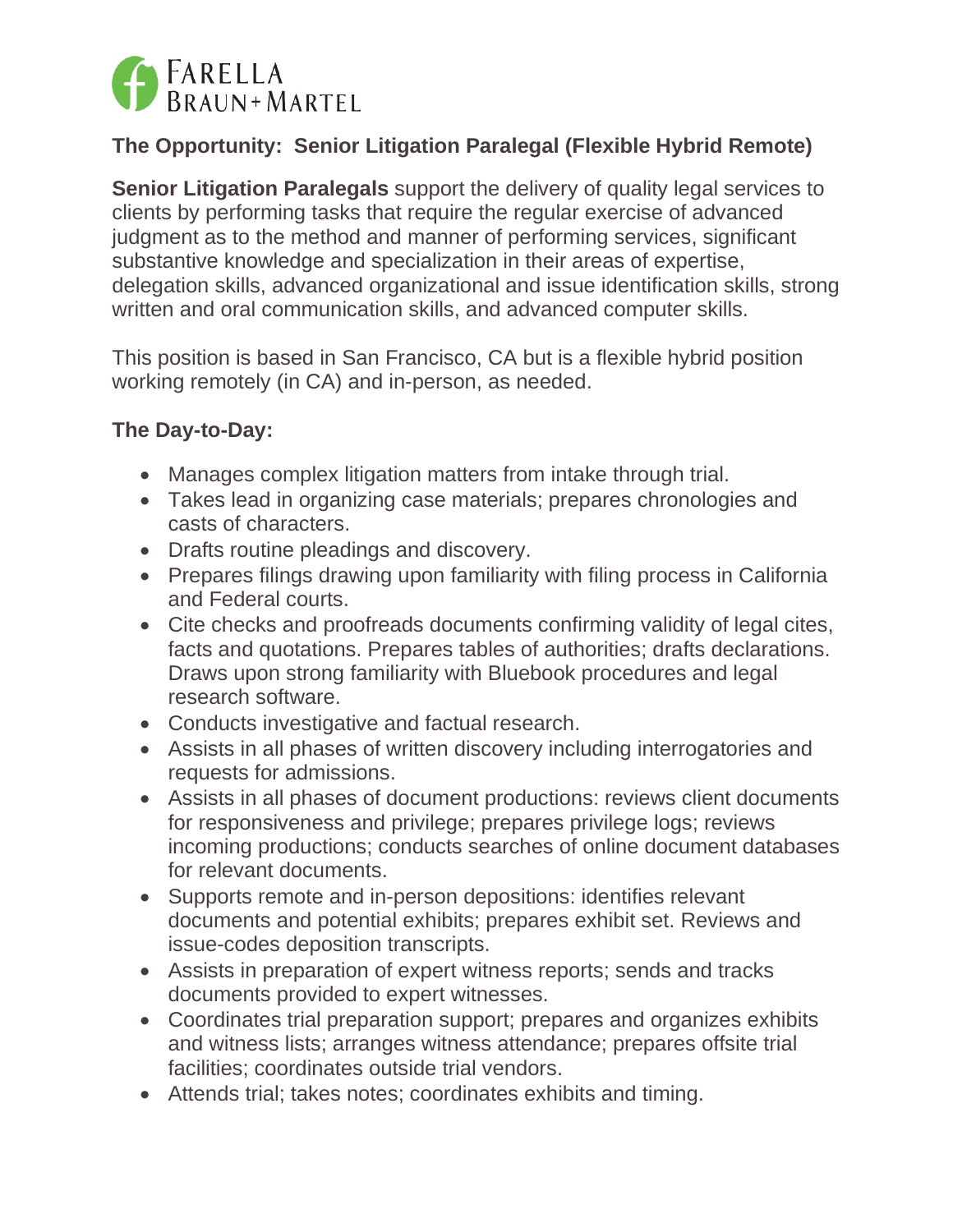

#### **Requirements:**

#### **Experience:**

Senior Litigation Paralegals are required to have at least five years of experience as a Litigation Paralegal. Up to two years of Litigation Case Clerk experience may be credited towards this requirement.

### **Education:**

\_\_\_\_\_\_\_\_\_\_\_\_\_\_\_

Bachelor's Degree required. A certificate from an ABA-approved Paralegal training program shows a commitment to the profession but is not required and does not take the place of case clerk/paralegal work experience.

### **Knowledge, Skills and Abilities:**

- Significant substantive knowledge of the procedures, terminology and documents relating to complex litigation matters; high degree of specialization in areas of expertise.
- Familiar with filing process in California and Federal courts.
- Outstanding organizational skills, interpersonal skills, delegation skills.
- Demonstrated ability to both understand the "big picture" and pay attention to detail.
- Proficiency in the use of Microsoft Office software (Word, Outlook, Excel), Westlaw, and code-based retrieval systems.
- Excellent analytical skills and the ability to understand and summarize case-related documents.
- Excellent communication skills, both written and verbal.
- Ability to work effectively within a team environment and to work proactively.
- Strong time management skills and the ability to work under pressure in a fast-paced environment; ability to coordinate multiple tasks concurrently.

Please apply by sending your resume and cover letter to careers@fbm.com.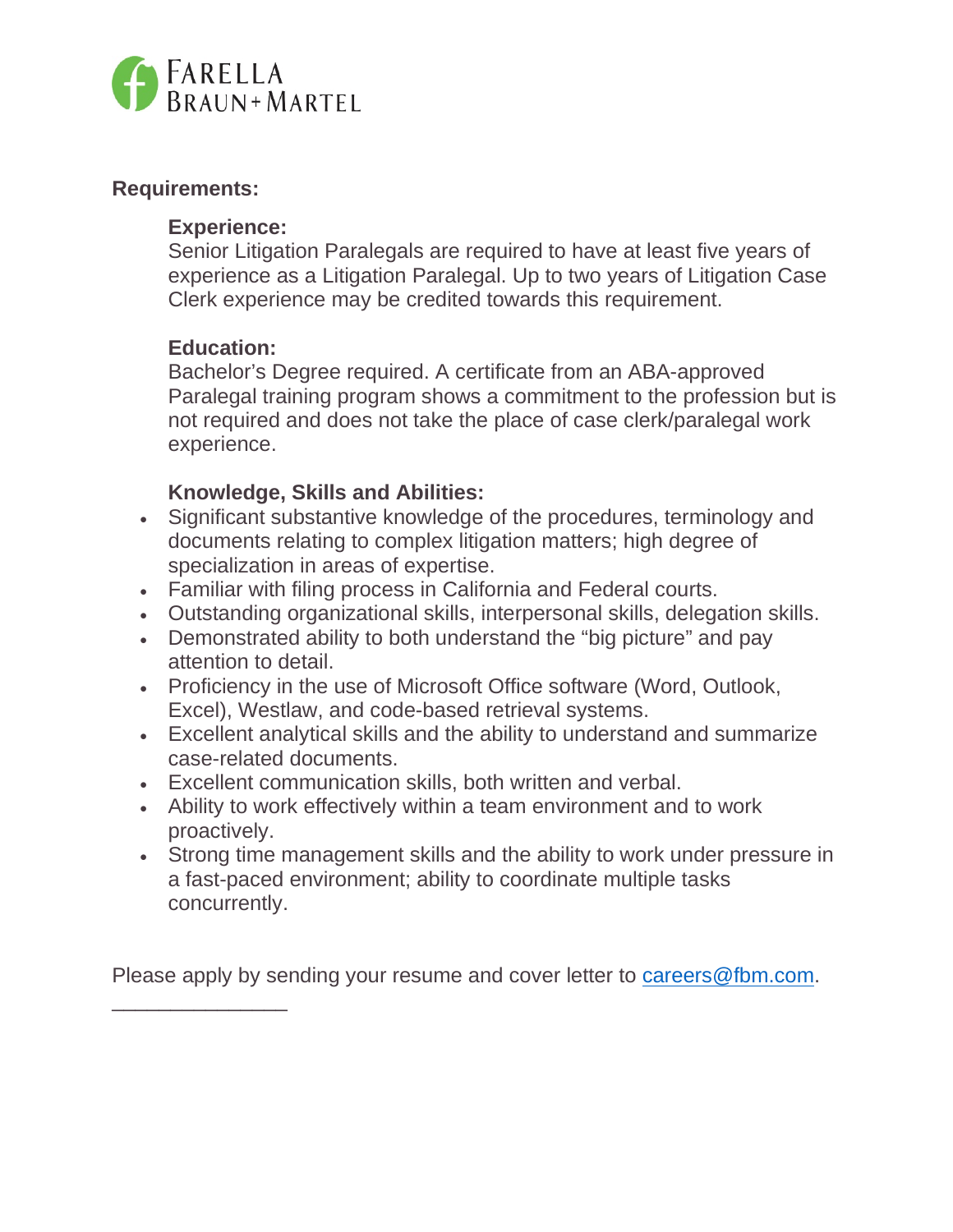

#### **What We Provide:**

Farella supports all the members of our Farella family in achieving both personal satisfaction and professional accomplishment. Farella provides competitive salary and excellent benefits including comprehensive, medical, dental, vision, generous PTO, educational reimbursement and charitable contribution matching.

At Farella, we recognize that the contributions, individuality and diversity of all of our professionals are key to the firm's success and meeting the needs of our clients. And like our clients, we value attributes such as enthusiasm, character, and high ethical standards. In fact, these are core qualities in all the individuals who come to work with us—and in all those with whom you will work! The longevity of those in all positions at the firm speaks to the warm, collegial, professional and rewarding environment at the firm. Farella has for many years been named one of the Best Places to Work in the Bay Area by the *San Francisco Business Times* / *Silicon Valley Business Journal,* and placed #1 in our size category in 2021. We ranked the #4 Best Midsize Law Firm to Work For in the United States by Vault.

#### **Who We Are:**

Farella Braun + Martel is a leading Northern California law firm representing corporate and private clients in sophisticated business transactions and complex commercial, civil and criminal litigation. Clients seek our imaginative legal solutions and the dynamism and intellectual creativity of our lawyers. We are headquartered in San Francisco and maintain an office in the Napa Valley that is focused on the wine industry.

Farella's commitment to supporting the industries of Northern California and our entrepreneurial responsiveness to the regional demands, have driven our growth and evolution. Nimbleness and opportunistic management have propelled our success through 60 years. From trial prowess in high-stakes litigation to utility-scale renewable energy project development and complex transactional expertise, Farella's clients rely on and appreciate our fierce focus on client service and high quality work. Farella has successfully fused the quality, experience and resources of large firms with the relationship, flexibility and personal attention associated with a mid-sized firm.